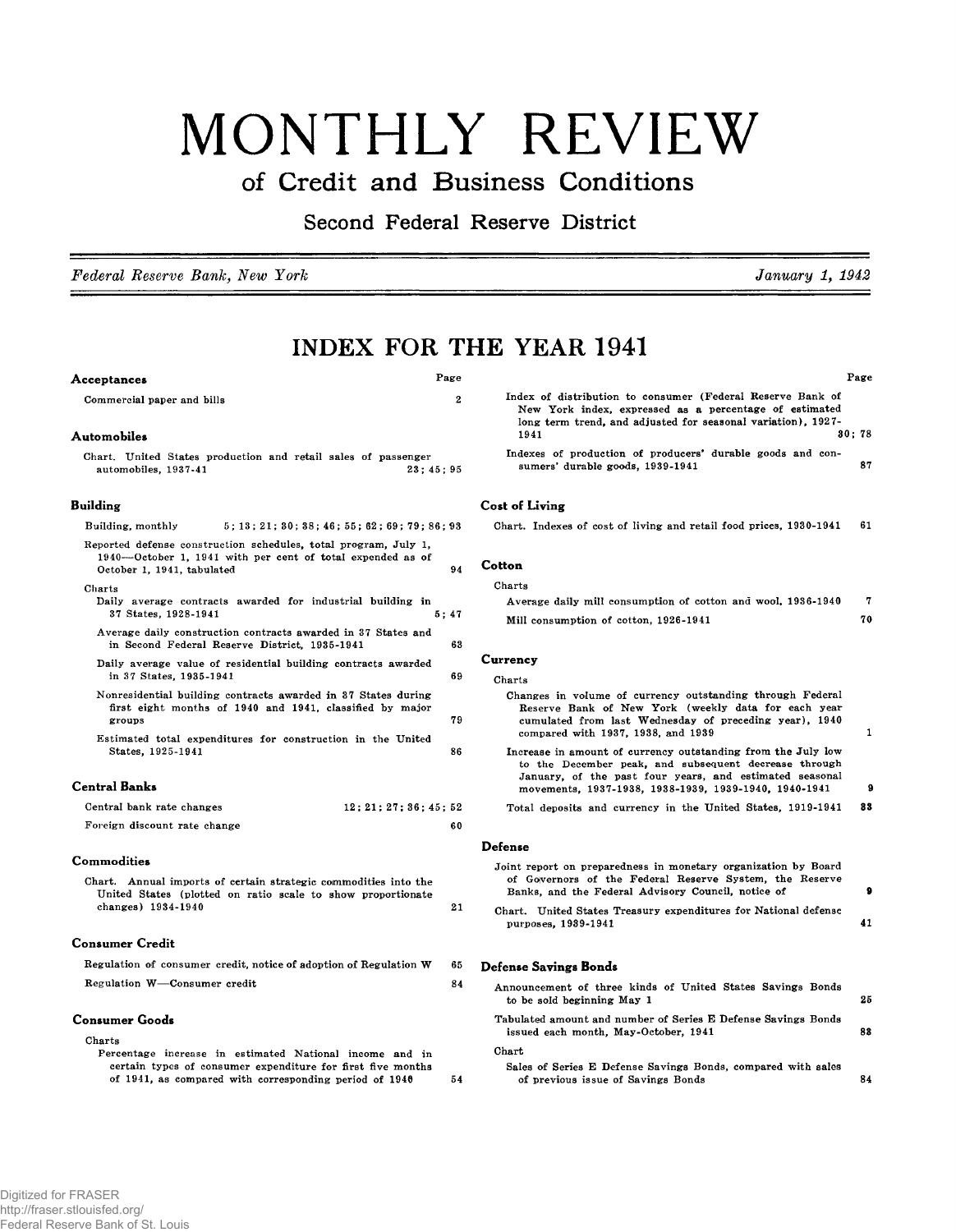## INDEX FOR THE YEAR 1941 *(Continued)*

| <b>Department Stores</b>                                                                                                                                                                                                                                                                                                                                                                | Page    | <b>Food Prices</b>                                                                                                                                                                               | Page           |
|-----------------------------------------------------------------------------------------------------------------------------------------------------------------------------------------------------------------------------------------------------------------------------------------------------------------------------------------------------------------------------------------|---------|--------------------------------------------------------------------------------------------------------------------------------------------------------------------------------------------------|----------------|
| Department store trade, monthly<br>8; 16; 24; 32; 40; 46; 56; 64; 72; 80; 88; 96<br>Indexes of department store sales and stocks, Second Federal<br>Reserve District, seasonally adjusted and unadjusted compared<br>with previous year, monthly<br>8; 16; 24; 32; 40; 46; 56; 64; 72; 80; 88; 96                                                                                       |         | Charts<br>Index of wholesale food prices, 1936-1941<br>Indexes of cost of living and retail food prices, 1930-1941<br>Daily indexes of basic commodity prices, 1989-1941                         | 53<br>61<br>86 |
| Percentage change from previous year in monthly net sales and<br>stocks on hand, and collection of accounts outstanding, tabu-<br>lated by locality<br>Percentage change from previous year in monthly net sales and<br>stocks on hand, tabulated by department stores<br>24; 32; 40; 46; 56; 64; 72; 80; 88; 96<br>Charts<br>Percentage changes in certain classes of department store | 8:16    | Foreign Discount Rates<br>Foreign discount rate change<br>Foreign Exchanges<br>Foreign exchanges, monthly                                                                                        | 60             |
| trade and in total sales of reporting department stores in<br>Second Federal Reserve District, first seven months of 1941<br>compared with corresponding period of 1940                                                                                                                                                                                                                 | 72      | 4; 12; 20; 27; 36; 44; 51; 60; 68; 76; 85; 93                                                                                                                                                    |                |
| Index of dollar volume of sales of reporting department stores<br>in Second Federal Reserve District, not adjusted for sea-                                                                                                                                                                                                                                                             |         | Foreign Trade                                                                                                                                                                                    |                |
| sonal variation, 1941 compared with 1940                                                                                                                                                                                                                                                                                                                                                | 80; 96  | 4:13:21:31:37:55<br>Foreign trade                                                                                                                                                                |                |
| <b>Deposits</b>                                                                                                                                                                                                                                                                                                                                                                         |         | United States merchandise trade with Canada, tabulated value,<br>first 10 months of 1940, and change in value from correspond-<br>ing period of 1939                                             | 5              |
| Charts                                                                                                                                                                                                                                                                                                                                                                                  |         | Charts                                                                                                                                                                                           |                |
| Total deposits and currency in the United States, 1919-1941<br>United States Government security holdings, commercial loans.                                                                                                                                                                                                                                                            |         | Annual imports of certain strategic commodities into the<br>United States (plotted on ratio scale to show proportionate<br>changes) 1934-1940                                                    | 21             |
| and adjusted demand deposits of weekly reporting banks in<br>leading cities, 1937-1941                                                                                                                                                                                                                                                                                                  | 57      | Monthly average United States exports and imports of mer-<br>chandise, by groups of countries                                                                                                    | 37             |
| Employment                                                                                                                                                                                                                                                                                                                                                                              |         | Major economic classifications composing United States exports<br>and imports, 1939-1941                                                                                                         | 56             |
| Employment and payrolls, monthly<br>7; 15; 22; 29; 39; 47; 52; 61; 69; 77; 86; 94<br>Tabulated employment estimates of the Bureau of Labor Statis-<br>tics and the Bureau of Agricultural Economics by kind of                                                                                                                                                                          |         | Gold                                                                                                                                                                                             |                |
| activity, January, 1941 increase over January, 1940                                                                                                                                                                                                                                                                                                                                     | 23      | Gold movements, monthly<br>4:12:20:27:36:44:52:60:68:74:85:93                                                                                                                                    |                |
| Charts<br>Factory employment and payrolls in New York State, adjusted<br>for seasonal variation and to census data, 1929-1941                                                                                                                                                                                                                                                           | 8:47:77 | Chart. Monthly changes in United States gold stock, 1934-1941                                                                                                                                    | 20             |
| Percentage increases between August, 1939 and December,<br>1940 in employment in certain industries stimulated by<br>National defense and war orders and in total factory em-<br>ployment                                                                                                                                                                                               | 15      | Income<br>Chart. Percentage increase in estimated National income and in<br>certain types of consumer expenditure for first five months of<br>1941 as compared with corresponding period of 1940 | 54             |
| Man-hours of employment in certain industries producing de-<br>fense goods, and in all manufacturing industries, 1939-1941                                                                                                                                                                                                                                                              | 39      |                                                                                                                                                                                                  |                |
| Indexes of factory payrolls and employment, average number<br>of hours worked per week, and average hourly earnings,<br>1939-1941                                                                                                                                                                                                                                                       | 53      | <b>Interest Rates</b><br>Money rates in New York, monthly                                                                                                                                        |                |
| Percentage increases between June, 1940 and June, 1941, in<br>employment in certain industries and in total factory em-                                                                                                                                                                                                                                                                 |         | 2: 11: 18: 26: 34: 42: 50: 58: 66: 74: 82: 90<br>12:21:27:36:45:52<br>Central bank rate changes                                                                                                  |                |

employment in certain industries and in total factory employm ent

Em ploym ent in eighteen selected private defense industries compared with total manufacturing employment, 1939-1941 94

## **Exports and Imports— See Foreign Trade**

## **Federal Reserve System**

|   |  |  | Joint report on preparedness in monetary organization by Board |  |  |
|---|--|--|----------------------------------------------------------------|--|--|
|   |  |  | of Governors of the Federal Reserve System, the Reserve        |  |  |
|   |  |  | Banks, and the Federal Advisory Council, notice of             |  |  |
| . |  |  |                                                                |  |  |

Membership in the Federal Reserve System

Member and nonmember banks in the Second Federal Reserve District, tabulated 75

## **Member Banks**

Foreign discount rate change

62

75

 $\pmb{9}$ 

| Member bank credit                                                              | 2:10:18:34:42:50:66:74:82:90                                                                                                       |    |
|---------------------------------------------------------------------------------|------------------------------------------------------------------------------------------------------------------------------------|----|
| Member bank operating ratios for 1940                                           |                                                                                                                                    | 21 |
| Membership in the Federal Reserve System                                        |                                                                                                                                    | 75 |
| Member and nonmember banks in the Second Federal Reserve<br>District, tabulated |                                                                                                                                    | 75 |
| Charts<br>Reserve District (cumulative since January 1, 1941)                   | Principal factors accounting for movements of funds into and<br>out of reserve balances of member banks in Second Federal<br>49:81 |    |

60